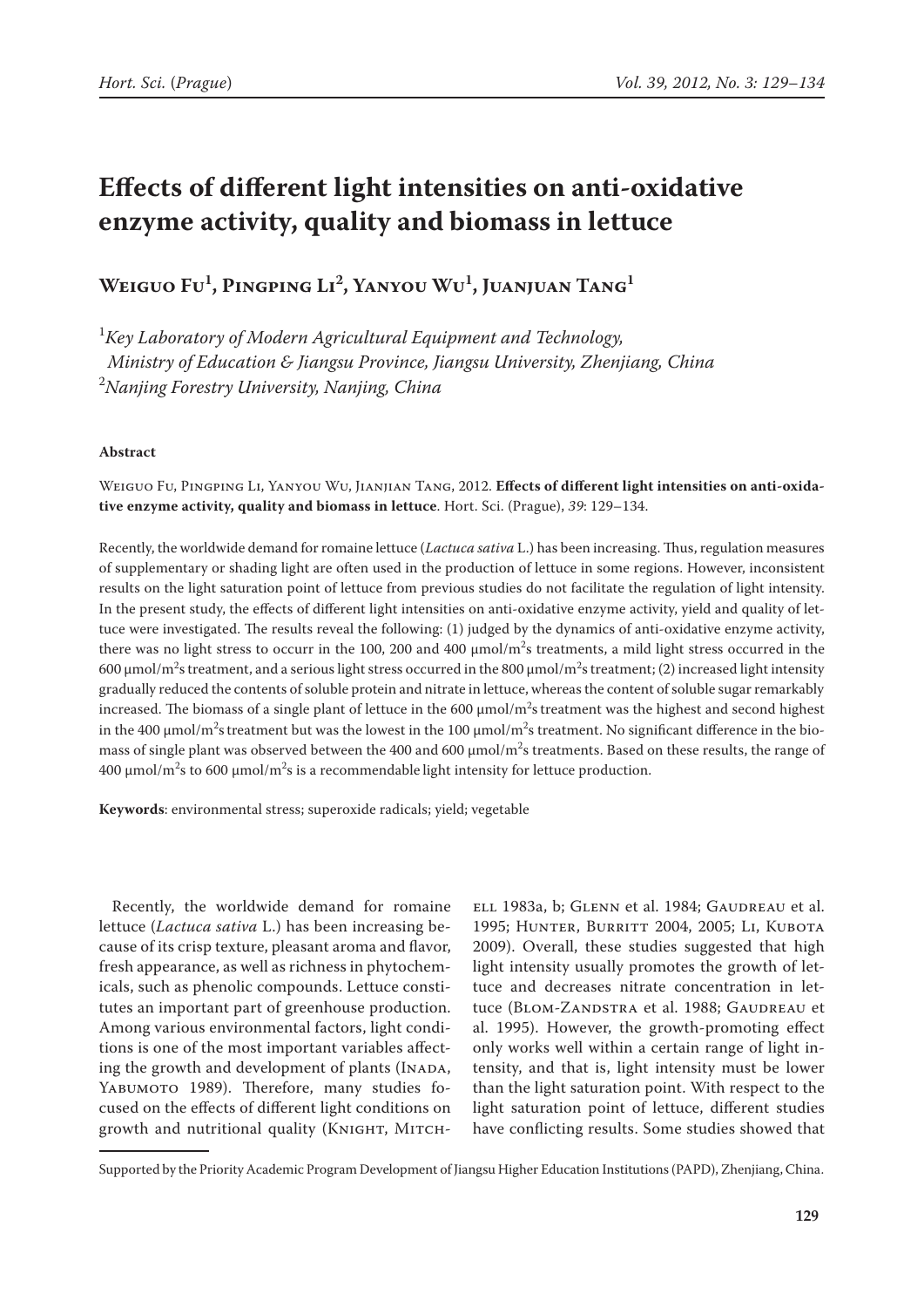the saturation point of lettuce is as high as 889 to 932 μmol/m<sup>2</sup>s (ΚΝΙGHT, MITCHELL 1983a, b). In contrast, other studies revealed that the saturation point of lettuce is only 500 to 520  $\mu$ mol/m<sup>2</sup>s (Glenn et al. 1984).

In the production practice of lettuce, the major limiting factor for winter greenhouse production is the low natural light level in higher latitudes. Consequently, a supplementary lighting system is often used to maintain the winter production of lettuce in some regions, especially in Quebec, Canada, where almost all lettuce growers use artificial lighting systems. In lower latitudes, such as South China, high-intensity light during late spring and early autumn often results in photoinhibition and plant injury. Consequently, most lettuce growers eliminate the adverse effects of high-intensity light on lettuce by taking various shade measures. Thus, maximizing economic benefits by optimizing light intensity regulation is important for lettuce growers in high and low latitudes. The light saturation point should be one of the most important parameters upon which optimal light intensity regulation is based. However, conflicting results on light saturation point of lettuce cannot facilitate light intensity regulation in lettuce production. Hence, other parameters that can be used to guide light intensity regulation must be established.

Environmental stress results in the production and accumulation of reactive oxygen species (ROS), such as superoxide radicals  $(O_2^-)$ , hydrogen peroxide  $(H_2O_2)$ , and hydroxyl radicals (OH<sup>-</sup>) (MITTLER 2002). ROS causes oxidative damage to membrane lipids and proteins (MOLASSIOTIS et al. 2006), thus plants evolved several mechanisms to prevent damage from ROS. One of these defensive mechanisms is use of the enzymatic antioxidant system that includes superoxide dismutase (SOD), catalase (CAT) and peroxidase (POD). The level of malondialdehyde (MDA), a decomposition product of polyunsaturated fatty acids produced during the peroxidation of membrane lipids, is often used as an indicator of oxidative damage (MITTLER 2002). In other words, the levels of SOD, CAT, POD, and MDA signify whether lettuce plants are under environmental stress, or the extent to which plants are under such stress. Studies on the anti-oxidative enzyme activity of lettuce grown under the drought or salinity stress were reported (ERASLAN et al. 2007; Pei, Bie 2007). However, little information on the anti-oxidative enzyme activity of lettuce grown under the light stress is reported. When lettuce plants

are grown under very strong light conditions, excess light energy results in the production and accumulation of ROS. Consequently, lettuce plants was induced to be under light stress, inevitably leading to changes in the levels of SOD, CAT, POD and MDA. In the present paper, a recommendable light intensity for lettuce production can be proposed by comparing dynamics of the levels of SOD, CAT, POD and MDA, quality, as well as the biomass of lettuce grown under different light intensity conditions.

## **MATERIAL AND METHODS**

**Plant materials and growth conditions**. All experiments were conducted in a phytotron chamber in the Jiangsu University, China, during the spring 2010. Loose green leaf lettuce cultivar, Lvling (obtained from Nanjing Lvling Seed Co., Ltd., Nanjing, China), was used as plant materials in the experiment. This cultivar is currently widely cultivated throughout China. On 11 March, uniformsized seedlings of romaine lettuce at the 10-leaf stage were transplanted into individual plastic pots  $(20 \times 25$  cm) filled with perlite. One seedling was planted in each pot. The seedlings in pots were then transferred into the phytotron chamber on 21 March. The phytotron chamber was illuminated with high-pressure sodium lamps and sunlight dysprosium lamps of 400 W. A photoperiod of 14/ 10 h (light/dark), temperature of 20/16°C (day/night), and air relative humidity of 70% were maintained throughout the experiment. Treatments with four replicates (four pots) consisted of five light intensity levels of 100, 200, 400, 600 and 800  $\mu$ mol/m<sup>2</sup>s. Different light intensity levels were obtained by placing pots on shelves of different heights in the same phytotron chamber, in which the same temperatures from upper to lower chambers were guaranteed using a fan vertically blowing air onto the lettuce plants. The lettuce plants were irrigated daily with a complete nutrient solution containing (mg/l): N 150; P 50; K 150; Mg 50; Ca 150; Fe 5; Mn 0.5; Cu 0.03 and Zn 0.05 (GUL et al. 2005).

**Measurement methods**. Anti-oxidative enzyme activities were measured on 21 March, 24 March, 28 March and 5 April, respectively. Yield and quality were measured on 7 April.

**Enzyme extraction and assay**. Enzyme extraction procedures were carried out at 0 to 4°C. Samples from fresh matured leaves (0.5 g) were ho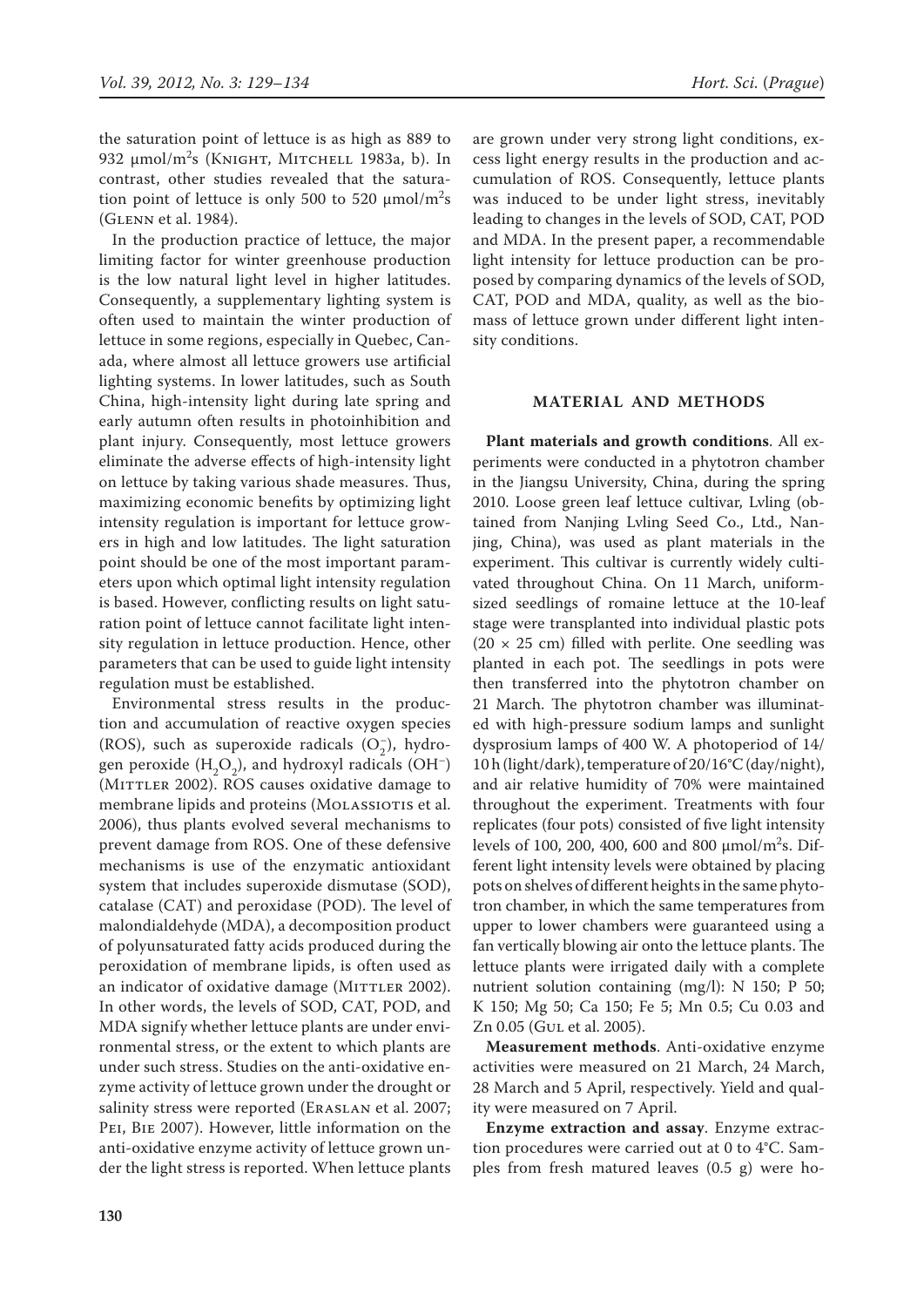mogenized in an ice cold mortar in 5 ml of 50mM sodium phosphate buffer (pH 7 for CAT and pH 7.8 for SOD and POD) containing  $1 \text{mM}$  EDTA-Na<sub>2</sub>. The supernatant was used for the determination of SOD, CAT and POD after centrifugation (1,000 g, 20 min). The SOD activity was assayed by the nitroblue tetrazolium (NBT) method (Giannopolitis, Ries 1977). CAT activity was measured spectrophotometrically (DHINDSA et al. 1981). POD activity was measured using the method of Maehly and Chance (1954).

**MDA content***.* The extent of lipid peroxidation in terms of MDA formation was measured according to the method of ESTERBAUER and CHEESEMAN (1990).

**Determination of quality and biomass***.* On 7 April, the contents of soluble sugar, soluble protein and nitrate in fresh matured leaves of lettuce were determined using the methods of anthrone-sulfuric acid colorimetry, Commassie brilliant blue G-250 coloration (Li 2007), and UV-spectrophotometry (Cai 2005, Shanghai Precision Scientific Instrument Co., Ltd., Shanghai, China), respectively. The lettuce plants were harvested, and the aboveground biomass of a single plant (fresh weight) of lettuce under different light intensity treatments was determined.

**Statistical analyses**. Results of the activities of CAT, SOD and POD, and the contents of MDA, soluble sugar, soluble protein, and nitrate, as well as the yields, that resulted from lettuce plant specimens that underwent the various light intensity treatments, were presented as means with standard errors. Statistical analyses, one-way ANOVA and Duncan's multiple range tests were performed at  $\alpha$  = 0.05 significance level using the SPSS statistical software package (IBM Co., NY, USA).

### **RESULTS AND DISCUSSION**

# **Dynamics of the levels of SOD, CAT, POD and MDA in different treatments**

As a major scavenger of ROS, SOD catalyzes the dismutation of superoxide to hydrogen peroxide and oxygen. However,  $H_2O_2$  is also toxic to cells and has to be further scavenged by CAT, POD, or both, to water and oxygen (Sairam et al. 2005). The content of MDA is often used as an indicator of oxidative damage (MITTLER 2002).

With the extension of treatment duration, the dynamics of the levels of SOD, CAT, POD and MDA

for lettuce grown under different light intensity conditions are expressed in Fig. 1. The levels of SOD, CAT and POD in lettuce grown in the 100, 200 and 400  $\mu$ mol/m<sup>2</sup>s treatments were relatively low and did not change drastically throughout the experiment. The contents of MDA in lettuce grown in the above three treatments were also low, only with a slight increase in the early experiment and a slight decrease in the late experiment (Fig. 1d). Moreover, no significant differences in the levels of SOD, CAT, POD and MDA were observed among the 100, 200 and 400  $\mu$ mol/m<sup>2</sup>s treatments, respectively.

For the 600  $\mu$ mol/m<sup>2</sup>s treatment, Fig. 1 reveals that the levels of SOD, CAT, POD and MDA initially drastically increased, peaked three days after treatment, and then gradually decreased until the late experiment. The levels of SOD, CAT, POD and MDA in the 600  $\mu$ mol/m<sup>2</sup>s treatment were more than those in the 100, 200 and 400  $\mu$ mol/m<sup>2</sup>s treatments. Significant differences were observed in the above parameters between the 600  $\mu$ mol/m<sup>2</sup>s treatment and the 100, 200 and 400  $\mu$ mol/m<sup>2</sup>s treatments on 3, 7 and 15 days after treatment (excluding the parameters of CAT and POD 15 days after treatment), respectively.

For the 800  $\mu$ mol/m<sup>2</sup>s treatment, Fig. 1 indicates that the levels of SOD, CAT and POD initially very drastically increased, peaked three days after treatment, and then rapidly decreased until the late experiment. Each one was lower than the corresponding value in the other four light intensity treatments in the late experiment (15 days after treatment). Significant differences in SOD and POD were observed, but none in CAT between the 800  $\mu$ mol/m<sup>2</sup>s treatment and the other four light intensity treatments. SOD and POD also exhibited more sensitivity to strong light than CAT. The content of MDA increased rapidly in the early experiment and then rose slowly to the maximum until the late experiment. MDA content was significantly higher than the corresponding value in the other four light intensity treatments throughout the experiment.

From the above dynamics of anti-oxidative enzyme activity, the following deductions can be drawn. No stress resulting from light intensity occurred in the 100, 200 and 400  $\mu$ mol/m<sup>2</sup>s treatments. In the 600  $\mu$ mol/m<sup>2</sup>s treatment, a certain amount of excess light energy led to the production of ROS and a relatively substantial increase in MDA content. The activities of SOD, CAT and POD then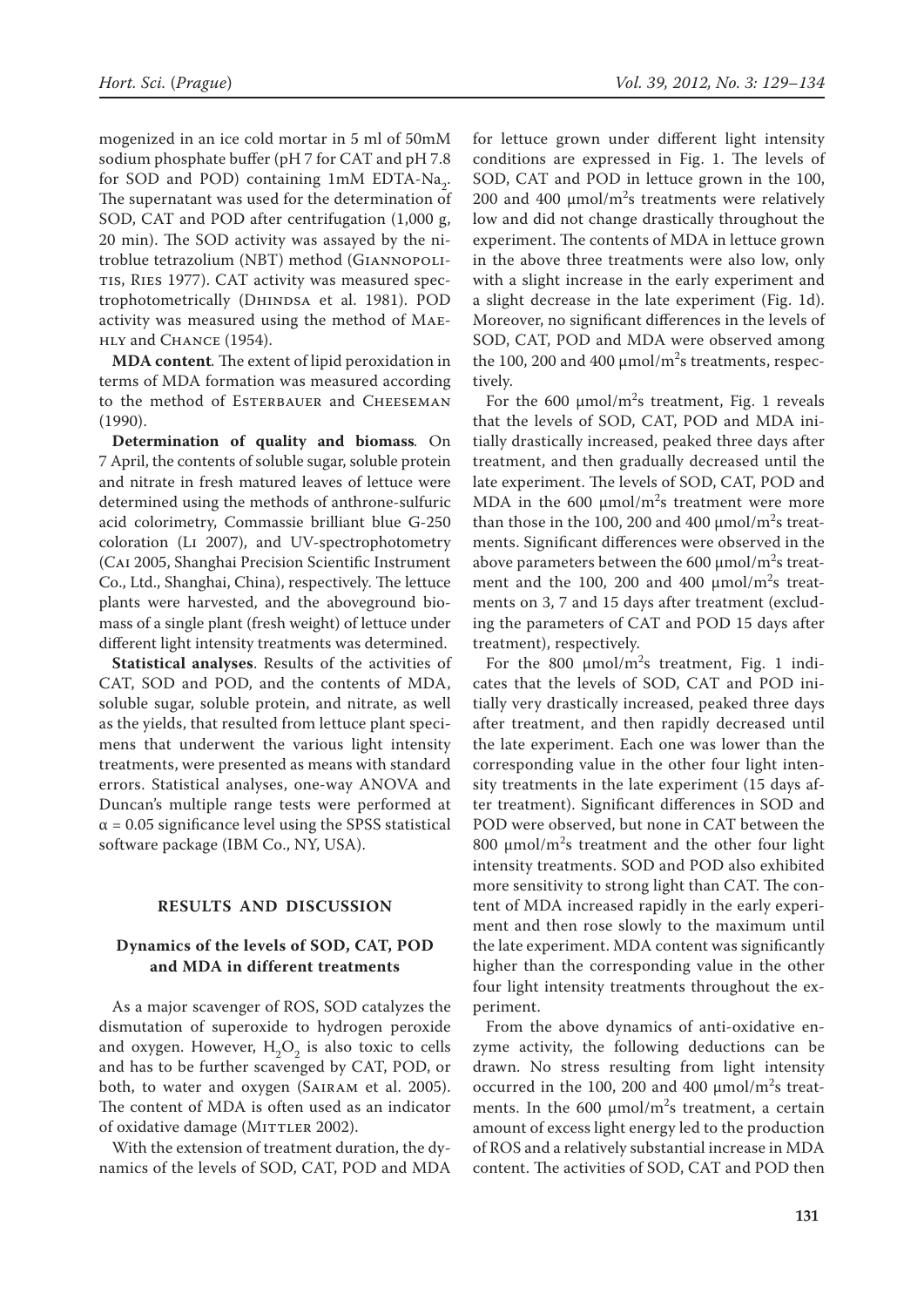

Fig. 1. Dynamics of the levels of SOD, CAT, POD and MDA under different light intensity treatments

increased and remained at a higher level throughout the experiment. Thus, a certain proportion of ROS was scavenged timely and the content of MDA decreased to a level that was still significantly higher than that in the 100, 200 and 400  $\mu$ mol/m<sup>2</sup>s treatments. All these findings showed that a mild stress resulting from light intensity occurred in lettuce grown under the 600  $\mu$ mol/m<sup>2</sup>s light conditions. In the 800  $\mu$ mol/m<sup>2</sup>s treatment, a large number of excess light energy led to the production and accumulation of a mass of ROS and a substantial increase in the content of MDA. The activities of SOD, CAT and POD increased rapidly in the early experiment, but then decreased drastically with the extension of treatment duration. On the other

hand, the content of MDA continuously increased. All these results demonstrated that the strong light intensity of 800  $\mu$ mol/m<sup>2</sup>s led to a serious damage to the enzymatic anti-oxidant system, rendering it unable to scavenge ROS timely. Therefore, lettuce was under serious light stress during this treatment.

# **Effect of different light intensities on quality and biomass**

Light conditions have an important effect on the quality and yield of vegetables. The present study examined the effects of different light in-

| Light intensity<br>$(\mu \text{mol}/\text{m}^2\text{s})$ | Soluble protein<br>(mg/g)    | Soluble sugar<br>(mg/g)       | Nitrate<br>(mg/g)            | Biomass of above-ground part<br>(g/plant, FW) |
|----------------------------------------------------------|------------------------------|-------------------------------|------------------------------|-----------------------------------------------|
| 100                                                      | $6.87 \pm 0.23$ <sup>a</sup> | $2.85 \pm 0.17^{\circ}$       | $3.35 \pm 0.12^a$            | $127.98 \pm 8.32$ <sup>c</sup>                |
| 200                                                      | $7.08 \pm 0.42^a$            | $3.64 \pm 0.29^{\circ}$       | $2.19 \pm 0.10^{\rm b}$      | $145.65 \pm 7.53^{\rm b}$                     |
| 400                                                      | $6.96 \pm 0.35^{\circ}$      | $4.64 \pm 0.31$ <sup>bc</sup> | $1.03 \pm 0.06^{\circ}$      | $158.45 \pm 6.21$ <sup>ab</sup>               |
| 600                                                      | $6.75 \pm 0.27$ <sup>a</sup> | $4.96 \pm 0.25^{\rm b}$       | $0.84 \pm 0.07$ <sup>c</sup> | $162.89 \pm 7.13$ <sup>a</sup>                |
| 800                                                      | $5.86 \pm 0.18^b$            | $5.77 \pm 0.21$ <sup>a</sup>  | $0.51 \pm 0.04^d$            | $135.56 \pm 5.76^{\circ}$                     |

Table 1. Quality and biomass of above-ground part of lettuce under different light intensity treatments

means ± SE based on five replicates for quality and yield are presented; means within a column followed by the same letter are not significantly different at the level of 5%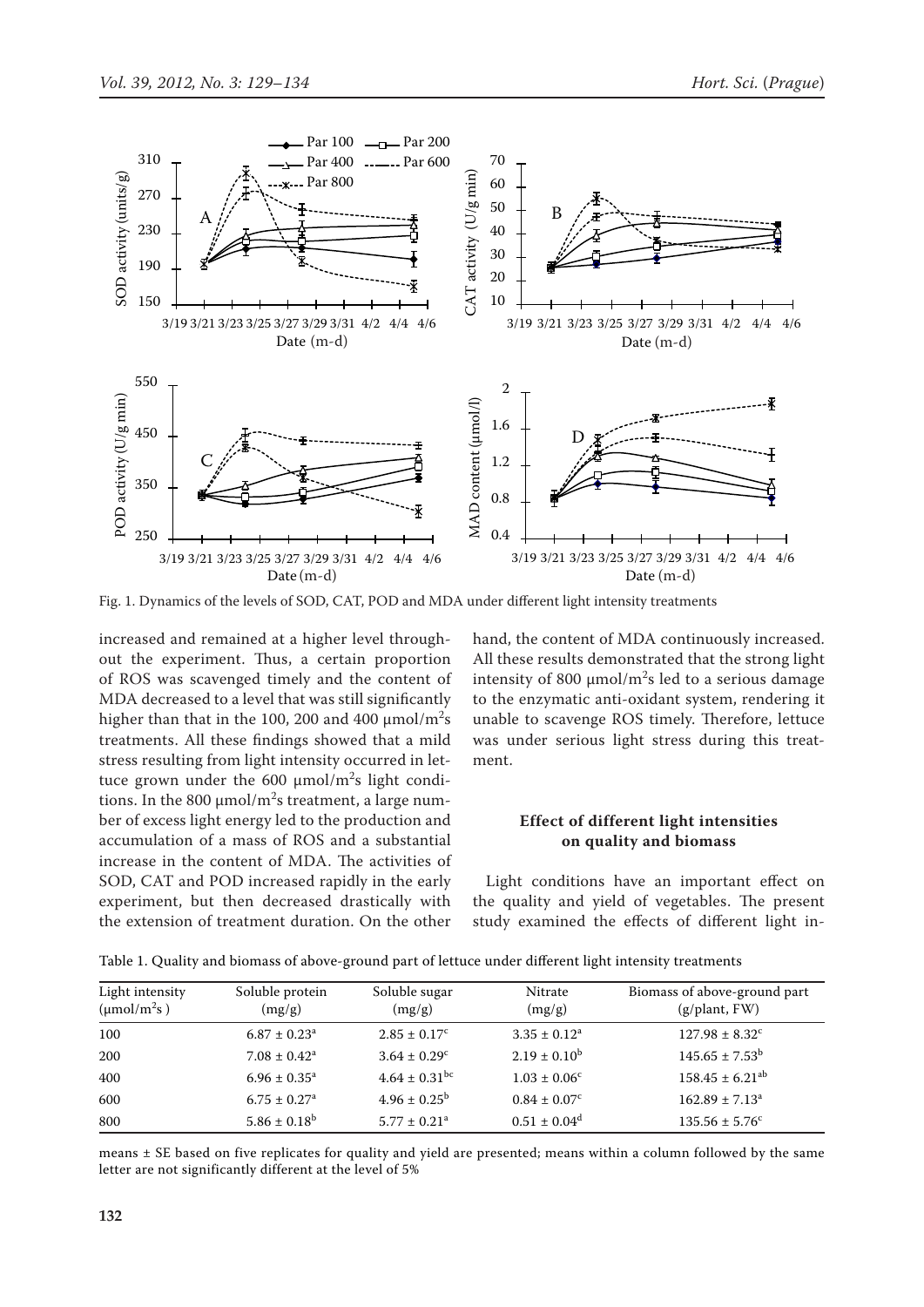tensity conditions on the quality and yield of lettuce plants grown under otherwise similar environmental conditions. The results are shown in Table 1. The contents of soluble protein and nitrate in lettuce gradually reduced with increased light intensity, whereas the content of soluble sugar remarkably rose. The soluble protein in the 800  $\mu$ mol/m<sup>2</sup>s treatment was the lowest, and was significantly lower than that in the other four light intensity treatments. No significant differences were observed among the 100, 200, 400 and 600  $\mu$ mol/m<sup>2</sup>s treatments. Although weak light facilitated the synthesis of soluble protein, this promotion was weakened under a very low light, such as 100  $\mu$ mol/m<sup>2</sup>s. The maximum and minimum of soluble sugar appeared in the 800  $\mu$ mol/m<sup>2</sup>s and 100  $\mu$ mol/m<sup>2</sup>s treatments, respectively. Among the five different light intensity treatments, the soluble sugar in the 800  $\mu$ mol/m<sup>2</sup>s treatment was significantly higher than that in other four light intensity treatments. No significant differences were observed between the 400 and 600  $\mu$ mol/m<sup>2</sup>s treatments, as well as between the 100 and 200 μmol/ m<sup>2</sup>s treatments. Maximum and minimum amounts of nitrate appeared in the 100 and 800  $\mu$ mol/m<sup>2</sup>s treatments, respectively. A significant difference was observed between the nitrate content of the 800  $\mu$ mol/m<sup>2</sup>s and any other treatments, whereas no significant difference was observed between the nitrate content of the 400 and 600  $\mu$ mol/m<sup>2</sup>s treatments. The above-ground biomass of a single plant (FW) of lettuce under different treatments was determined. The results show the following above-ground biomass of a single plant grown under different light intensity treatments ( $\mu$ mol/m<sup>2</sup>s): 600 > 400 > 200 > 800 > 100. A significant difference was observed between the above-ground biomass of a single plant under the 600  $\mu$ mol/m<sup>2</sup>s, as well as 100, 200 or 800  $\mu$ mol/m<sup>2</sup>s treatments, whereas no significant difference was observed between the biomass of a single lettuce plant in the  $600 \mu$ mol/  $\text{m}^2$ s and 400 µmol/m<sup>2</sup>s treatments.

## **CONCLUSIONS**

In agricultural production, quality, yield, and cost are the three most important criteria by which the optimization of environmental factors is conducted. Thus, these three factors should always be fully taken into account. In the present study, the following conclusions were obtained through the investigation of the effects of different light intensities on the anti-oxidative enzyme activity, quality, and above-ground biomass of a single plant of lettuce, the following conclusions were obtained.

When light intensity was between 100 and  $400 \, \mu \text{mol/m}^2$ s the activities of SOD, CAT and POD, as well as the content of MDA remained at low levels with only a minor range of variation. No photoinhibition occurred in the lettuce. When light intensity reached 600  $\mu$ mol/m<sup>2</sup>s, the activities of SOD, CAT and POD initially increased rapidly and then decreased slightly to relatively high levels, accompanied with a moderate content of MDA, which showed that a mild light stress had occurred in the lettuce. The activities of SOD, CAT and POD initially increased rapidly and then decreased drastically to very low levels, when light intensity reached 800  $\mu$ mol/m<sup>2</sup>s. In contrast, the content of MDA continued to rise until the late experiment, which showed that a serious light stress occurred.

Despite the occurrence of mild stress in the 600  $\mu$ mol/m<sup>2</sup>s treatment, the above-ground biomass was still the highest, but the difference between the above-ground biomass was not significant in the 400 and 600  $\mu$ mol/m<sup>2</sup>s treatments. Although nitrate content was lowest and soluble sugar content was highest in the 800  $\mu$ mol/m<sup>2</sup>s treatment, the soluble protein was lowest and the yield was the second lowest in this treatment due to serious light stress. Based on these results, the range of 400 to 600  $\mu$ mol/m<sup>2</sup>s is a recommendable light intensity for lettuce production.

#### **References**

- Blom-Zandstra M., Lampe J.E.M., Ammerlaan F.H.M., 1988. C and N utilization of two lettuce genotypes during growth under non-varying light conditions and after changing the light intensity. Physiologia Plantarum, *74*: 147–153.
- Cai S.X., 2005. Rapid determination of nitrate content in vegetables by UV-spectrophotometric method. Fujian Journal of Agricultural Sciences, *20*: 125–127.
- Dhindsa R.S., Plumb-Dhindsa P., Thorpe T.A., 1981. Leaf senescence: correlated with increased levels of membrane permeability and lipid peroxidation, and decreased levels of superoxide dismutase and catalase. Journal of Experimental Botany, *32*: 93–101.
- Eraslan F., Inal A., Savasturk O., Gunes A., 2007. Changes in antioxidative system and membrane damage of lettuce in response to salinity and boron toxicity. Scientia Horticulturae, *114*: 5–10.